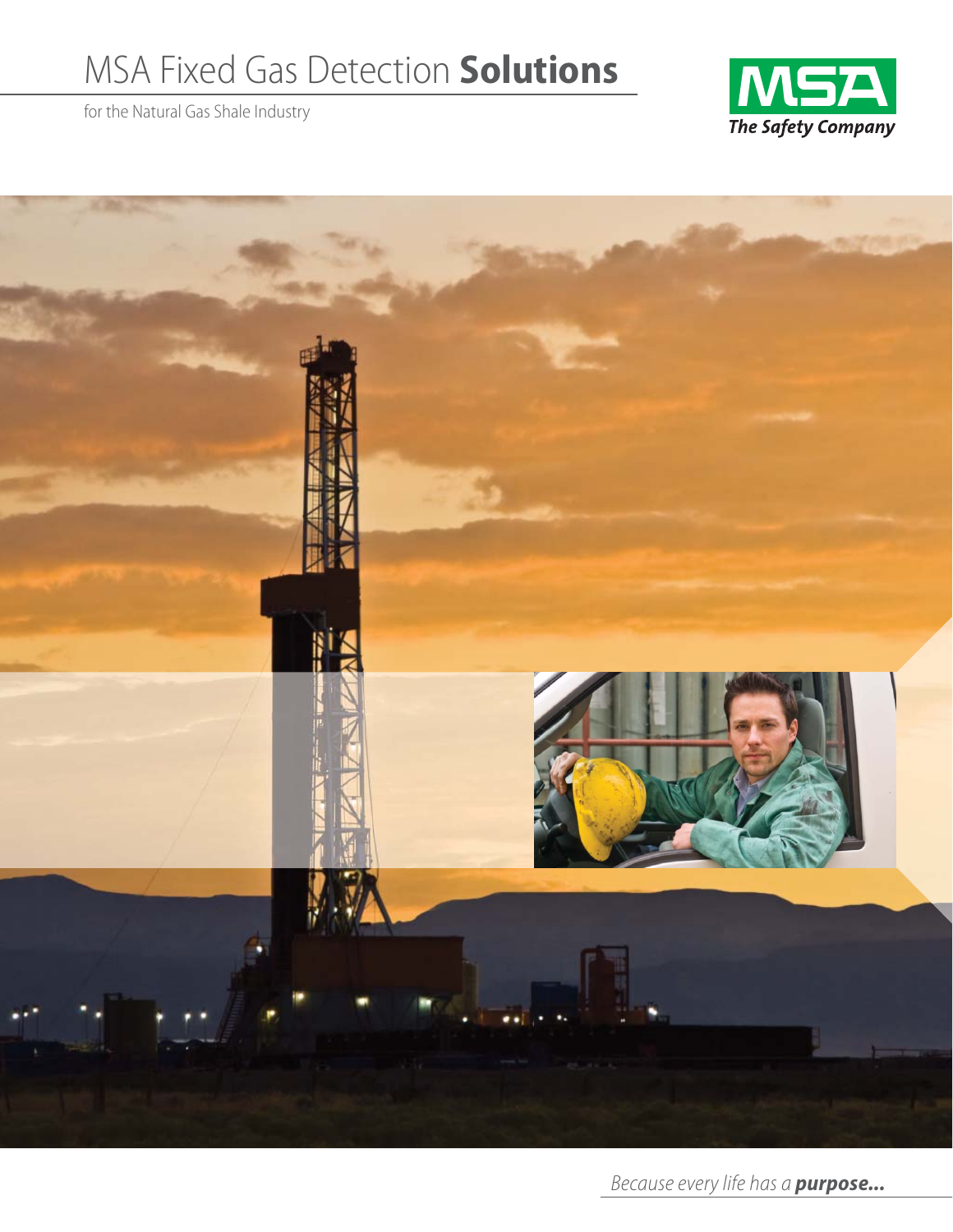

# MSA Fixed Gas Detection Solutions for the Natural Gas Shale Industry

The recent discovery of several significant shale deposits in North America, combined with technological advances in hydraulic fracturing and horizontal drilling, have led to a huge expansion of natural gas production. Thousands of jobs have been created to support the four distinct operational phases of new gas well development: construction, drilling, production, and workover.

## Shale Reserve Operational Phases

#### **Construction Operations**

Construction support for a natural gas well involves road construction to access the well site, well pad assembly to support the drilling rig and pit excavation for wastewater containment.

#### **Drilling Operations**

Shale drilling workers are potentially exposed to several gas hazards including pockets of hydrogen sulfide (H2S) created by decomposing organic material and carbon monoxide (CO) from raw natural gas and the rig's diesel engines. Permanent gas monitoring devices such as **Ultima® X Monitors and GasGard® XL Controllers** offer continuous monitoring and detection of combustible and toxic gases and provide essential early-warning alerts.

#### **Production Operations**

Once the gas well is drilled and production of the raw natural gas begins, **Ultima X Monitors** can be used to perform the combustible gas monitoring that is necessary during normal operation or maintenance. The **UltraSonic™ EX-5 Gas Leak Detector** can be used to monitor pressurized gas leaks.

#### **Workovers**

Every few years, a rig may undergo partial re-drilling, re-fracturing and maintenance activities to keep it fully operational and safe. Such workover operations present many of the same potential safety hazards as drilling and production operations and thus require the same safety equipment. Monitoring of combustible gas levels using devices such as the **Ultima X Monitor** is especially vital during repair operations involving welding or other spark-producing work.

#### **What is Hydraulic Fracturing?**

Hydraulic fracturing differs considerably from other natural gas extraction processes. Millions of gallons of water are mixed with chemicals, sand, and other materials to form fracking fluid. This mixture is pumped to deep underground shale formations. Applied high pressure causes the water mixture to fracture shale, allowing natural gas to flow from the well within. After fracturing completes, used fracking fluid is collected and treated to eliminate chemical and mineral contents before disposal, or reused at other well sites.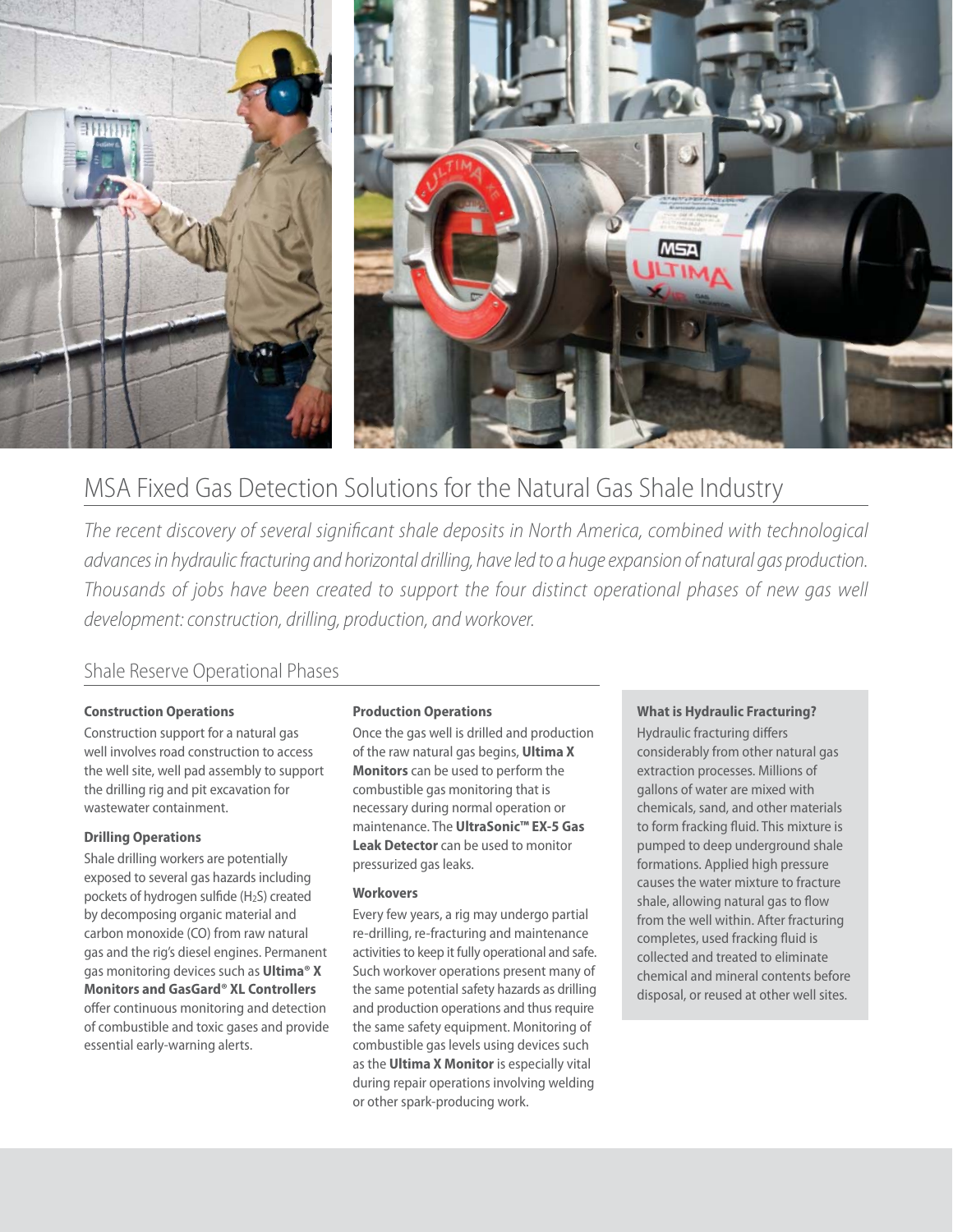

#### **Where is the Marcellus Shale?**

The Marcellus Shale rock formation lies 5,000 - 8,000 feet underneath much of Pennsylvania, areas of New York, and West Virginia. Natural gas reserves within the Marcellus Shale are believed to be extensive, especially in north central and northeastern regions of Pennsylvania.

#### **Where are the other Shale formations in the US?**

The shale formations in the lower 48 states are located on the map at right.<sup>1</sup>



### MSA Fixed Gas Detection Product Descriptions

| <b>Product</b>                                                                                      | <b>Description</b>                                                                                                                                                                                                                                                                                                                                                                                                                                                                         |
|-----------------------------------------------------------------------------------------------------|--------------------------------------------------------------------------------------------------------------------------------------------------------------------------------------------------------------------------------------------------------------------------------------------------------------------------------------------------------------------------------------------------------------------------------------------------------------------------------------------|
| <b>FLAMEGARD 5 SERIES</b><br><b>FLAME DETECTORS</b>                                                 | The FlameGard® 5 Multi-Spectral Infrared (MSIR) Flame Detector provides superior false alarm immunity with the widest field of view<br>utilizing neural network technology (NNT). Options include relays, ModBus and HART. FlameGard 5 Series UV/IR and UV/IR-H2<br>and MSIR Flame Detectors offer continuous optical path monitoring (COPM).                                                                                                                                              |
| <b>ULTIMA OPIR-5 OPEN</b><br><b>PATH DETECTOR FOR</b><br><b>HYDROCARBON GAS</b><br><b>DETECTION</b> | The Ultima OPIR-5 Detector is an open-path infrared gas detector that provides continuous monitoring of combustible hydrocarbon<br>gas concentrations, including methane in both the 0 to 5,000 ppm/meter and 0 to 5 LEL/meter range.                                                                                                                                                                                                                                                      |
| <b>ULTIMA MOS-5</b><br>H <sub>2</sub> S GAS SENSOR                                                  | The Ultima MOS-5 Sensor features a highly intelligent microprocessor-based design for use with thin film metal oxide semiconductor<br>(TFMOS) sensors. Options include relays, ModBus and HART.                                                                                                                                                                                                                                                                                            |
| <b>ULTIMA X SERIES</b><br><b>GAS MONITORS</b>                                                       | Ultima X Series Gas Monitors offer continuous hazardous gas monitoring using catalytic, electrochemical, and infrared technologies,<br>with HART Protocol and DuraSource™ Technology. Suitable for indoor and outdoor applications in virtually any industry including<br>offshore rigs, refineries, chemical and petrochemical facilities, steel mills, water and wastewater plants, mining, and general industry.                                                                        |
| <b>ULTRASONIC EX-5</b><br><b>GAS LEAK DETECTORS</b>                                                 | UltraSonic EX-5 Gas Leak Detectors offer fast detection of high pressure gas leaks without requiring the gas to come into contact with<br>the detector. They are ideally suited for outdoor installations.                                                                                                                                                                                                                                                                                 |
| <b>GASGARD XL</b><br><b>CONTROLLER</b>                                                              | The GasGard XL Controller multi-channel, wall-mounted controller monitors for toxic and combustible gases, and oxygen deficiency<br>in a variety of industrial, chemical, municipal, and wastewater applications. Multi-language LCD display provides real-time target gas<br>readings and events, full system diagnosis, and individual LEDs per channel with common relays and internal buzzer. The GasGard XL<br>Controller is easily configured to accept up to 10 remote gas sensors. |
| <b>MODEL 10K</b><br><b>FIRE AND GAS</b><br><b>DETECTION SYSTEM</b>                                  | The next generation in highly intelligent monitoring solutions is designed to help customers reduce hazard vulnerability while<br>meeting the world's most demanding safety standards. The MODEL 10K™ is an innovative, highly scalable system offering intelligence,<br>flexibility and reliability. The system's controller hardware configuration and software have been tested by Factory Mutual to verify<br>NFPA 72 compliance.                                                      |





*FlameGard 5 Series Flame Dtector*

*Ultima OPIR-5 Open Path Infrared Detector*

*Ultima MOS-5 H2S Gas Sensor*



*Ultima X Gas Monitor*



*UltraSonic EX-5 Gas Leak Detector*



*Gasgard XL Controller*



*MODEL 10K Fire and Gas Detection System*

*¹ "Technically Recoverable Shale Oil and Shale Gas Resources: An Assessment of 137 Shale Formations in 41 Countries Outside the United States," June 13, 2013, US Energy Information Administration, www.eia.gov/oil\_gas/rpd/shale\_gas.pdf.*

www.MSA*safety*.com